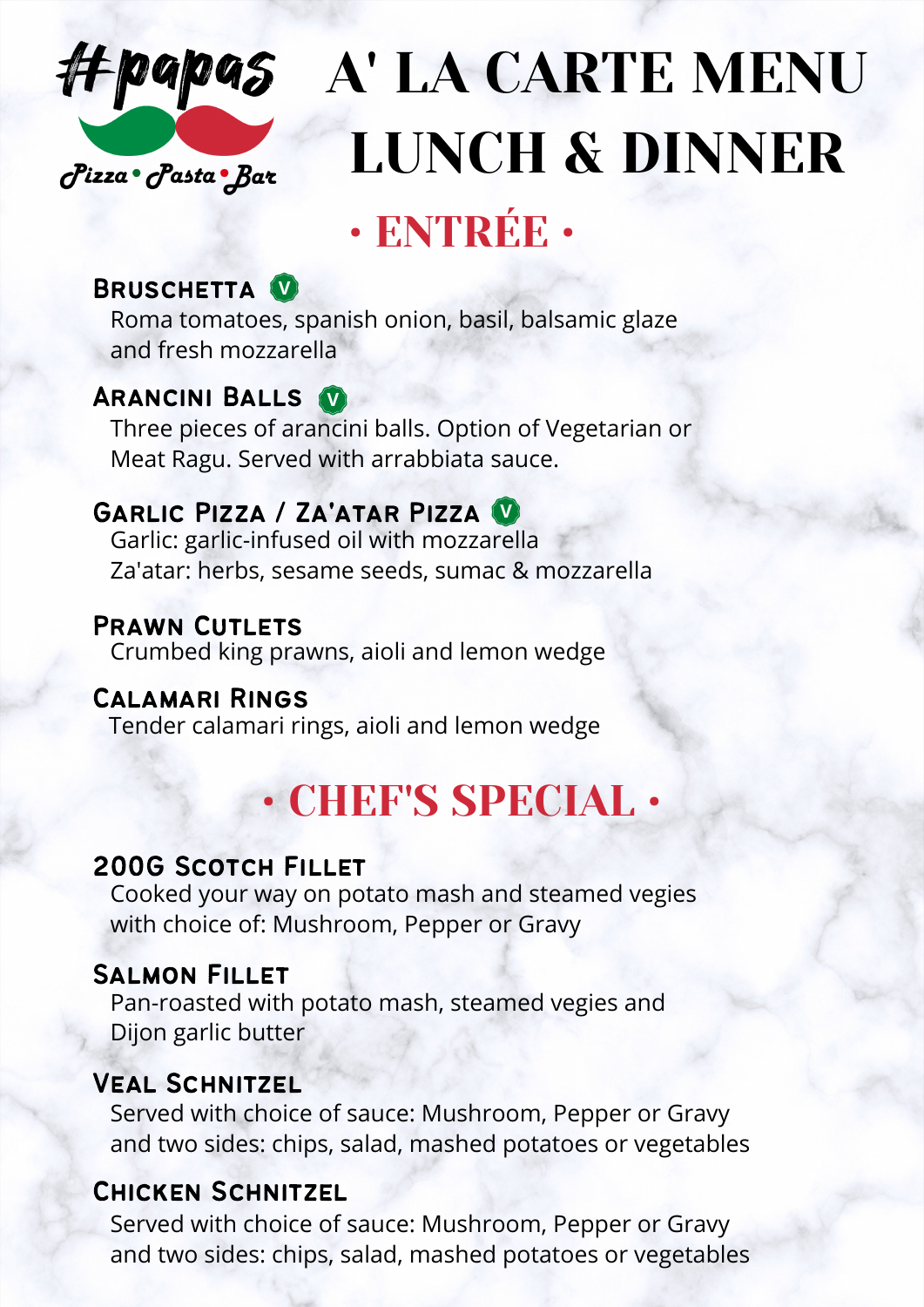Sizes: **LARGE** (13", 8 slices), **FAMILY** (15", 8 slides) or **MEGA** (18 ", 12 slices) Half-and-Half available in all sizes. Gluten-free available in **Large** only

**Customise your pizza!** Add Vegetables / Meats | Chicken | Seafood

**V** Vegetarian Pizzas. Vegan Cheese available in all sizes

## • TRADITIONAL PIZZAS •

### **MARGHERITA W**

Tomato base, mozzarella and a touch of basil

### **CAPRICCIOSA**

Tomato base, mozzarella, ham, mushrooms, anchovies and olives

### Maradona

Tomato base, mozzarella, mushrooms, capsicum, onion, pepperoni, olives, garlic and feta

**VEGETARIAN** Tomato base, mushrooms, capsicum, onion and olives

### Hot Pepperoni

Tomato base, mozzarella, mushrooms, and hot pepperoni

### Papa's Special

Tomato base, mozzarella, ham, cabanossi, mushrooms, onion, capsicum, olives and anchovies

## • GOURMET PIZZAS •

### QUATTRO FORMAGGI

White base, mozzarella, provolone, bocconcini and gorgonzola

### **PROSCIUTTO**

Tomato base, garlic and prosciutto topped with parmesan and rocket

### Garlic Prawns

Tomato base, mozzarella, sundried tomato, onion, basil, feta and garlic king prawns

#### Quattro Stagioni

Tomato base, mozzarella, ham, olives, mushrooms, capsicum, and prawns

### Beef Lovers / All Meats

BBQ base, pepperoni, cabanossi and ham (option of all beef or all pork!)

### **AGNELLO**

Tomato base, mozzarella, slow cooked pulled lamb, spanish onion, capsicum, feta, tzatziki with rocket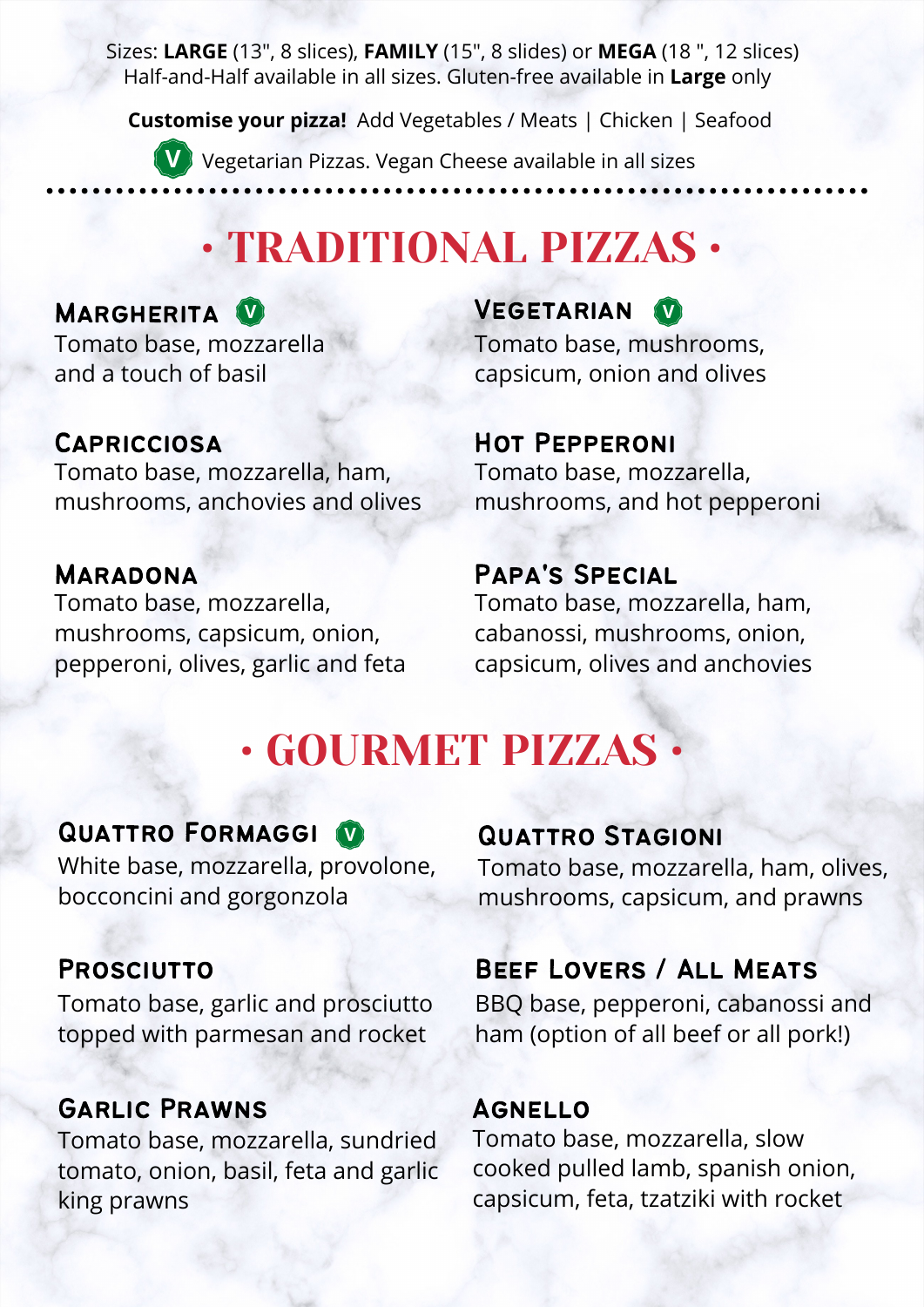**Customise your dish!** Add Vegetables / Meats | Chicken | Seafood

**V** Vegetarian Pasta / Risotto. Gluten-free or Vegan cream available

## • PASTA •

**Choice of pasta:** Spaghetti, Penne, Fettucine, Gnocchi, Tortellini (Beef), Ravioli (Spinach & Ricotta), Gluten-Free Spaghetti / Penne Parmesan cheese available on the side.

#### Bolognese Slow cooked meat ragù in rich Italian tomato sauce

### NAPOLITANA<sup>0</sup>

Classic rich Italian tomato-based sauce with onion, garlic and fresh basil

Homemade beef meatballs with

### CAPRESE<sup>V</sup>

Sautéed bacon, mushrooms, and Kalamata olives in Napoletana sauce and fresh basil

### **CARBONARA**

Tomato base, mozzarella, mushrooms, capsicum, onion, pepperoni, olives, garlic and feta

### Beef Lasagna

Ground beef mince, lasagna sheets and mozzarella

### capsicum in Napoletana sauce

**POLPETTE** 

#### **MARINARA**

Fresh seafood with confit cherry tomatoes, garlic and fresh basil in Napoletana sauce

### Duck Pappardelle

Roast duck with white wine cream sauce tossed in pappardelle pasta

## • RISOTTO •

### RISOTTO PRIMAVERA<sup><sup>1</sup></sup>

Roast capsicum, mushrooms, cherry tomatoes and peas in white wine cream sauce

### Risotto Pollo

Chicken breast, mushrooms, cherry tomatoes and peas in white wine sauce

#### Risotto Gamberi

Prawns, cherry tomato, chilli and spinach in white wine rose sauce

#### Risotto N'Duja

Spicy n'duja paste, mushrooms and cherry tomatoes in white wine and Napoletana sauce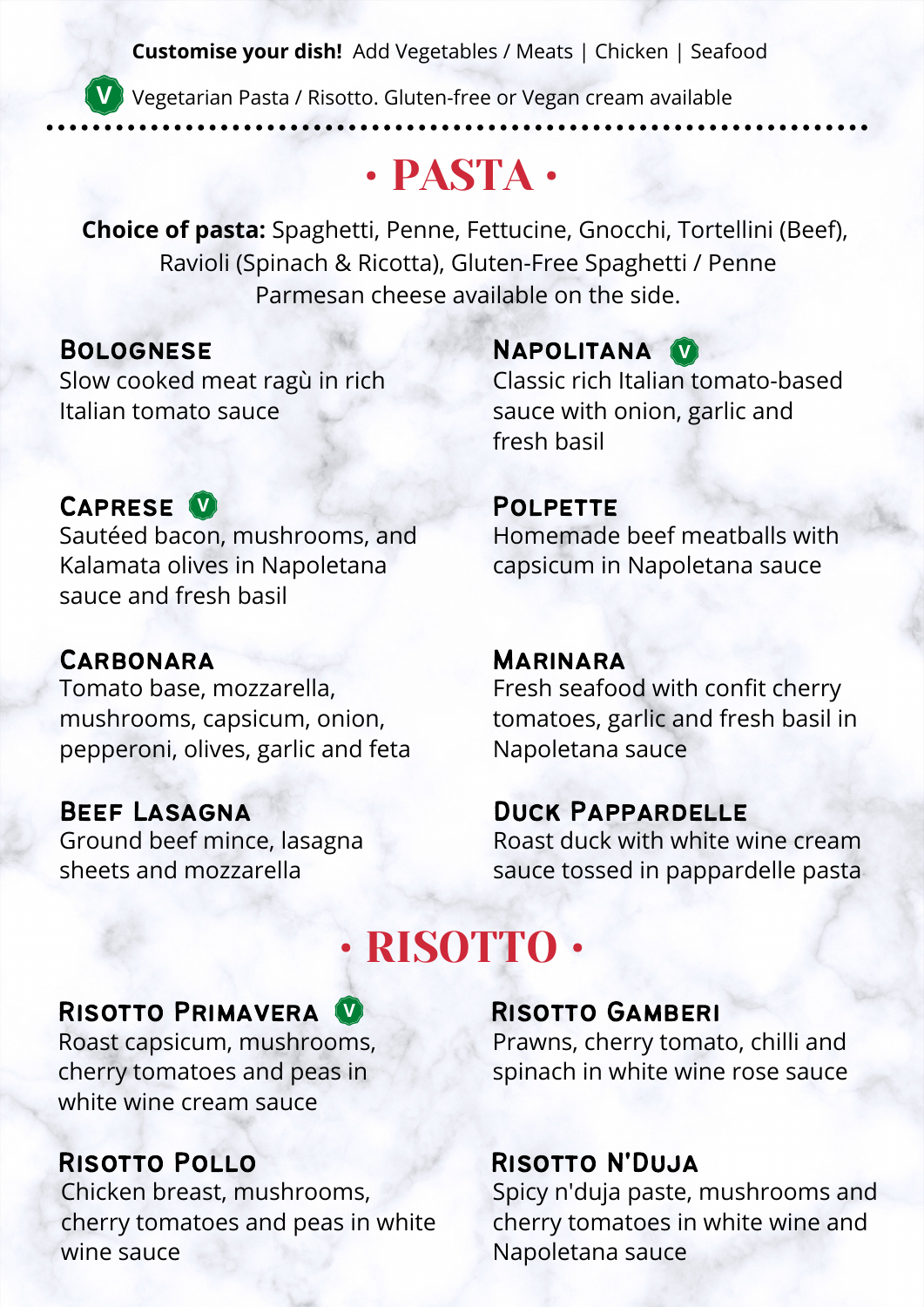## • SALADS •

#### **ITALIAN**

Green leaves, tomatoes, cucumber, onion, capsicum and carrots in balsamic mustard dressing

#### Greek

Green leaves, tomatoes, cucumber, onion, capsicum, olives and feta cheese in balsamic mustard dressing

#### **CAESAR**

Green leaves, croutons, boiled egg and parmesan cheese in Caesar dressing. *Add grilled chicken for \$3*

#### **CAPRESE**

Fresh tomatoes, bocconcini, basil and extra virgin olive oil drizzled with balsamic glaze

#### **GORGONZOLA**

Green leaves, grilled pear, roasted walnuts, gorgonzola, onion and cherry tomato drizzled with balsamic glaze

## • SIDES •

Garlic Bread chips with garlic Aioli Wedges with Garlic Aioli & sweet chilli mashed potatoes / steam vegetables / corn

## • DESSERTS •

#### **TIRAMISU**

Savoiardi, coffee, mascarpone topped with cocoa and a scoop of vanilla ice cream

### Gelato in Glass Flute

- Lemon Gelato with Limoncello
- Mixed Berry & Raspberry Swirl
- Mango Gelato & Passionfruit Swirl

#### Crêpes

Nutella, Pistachio or White Nutella crêpes garnished with strawberries

### Nutella / Pistachio / White Nutella Pizza

Garnished with strawberries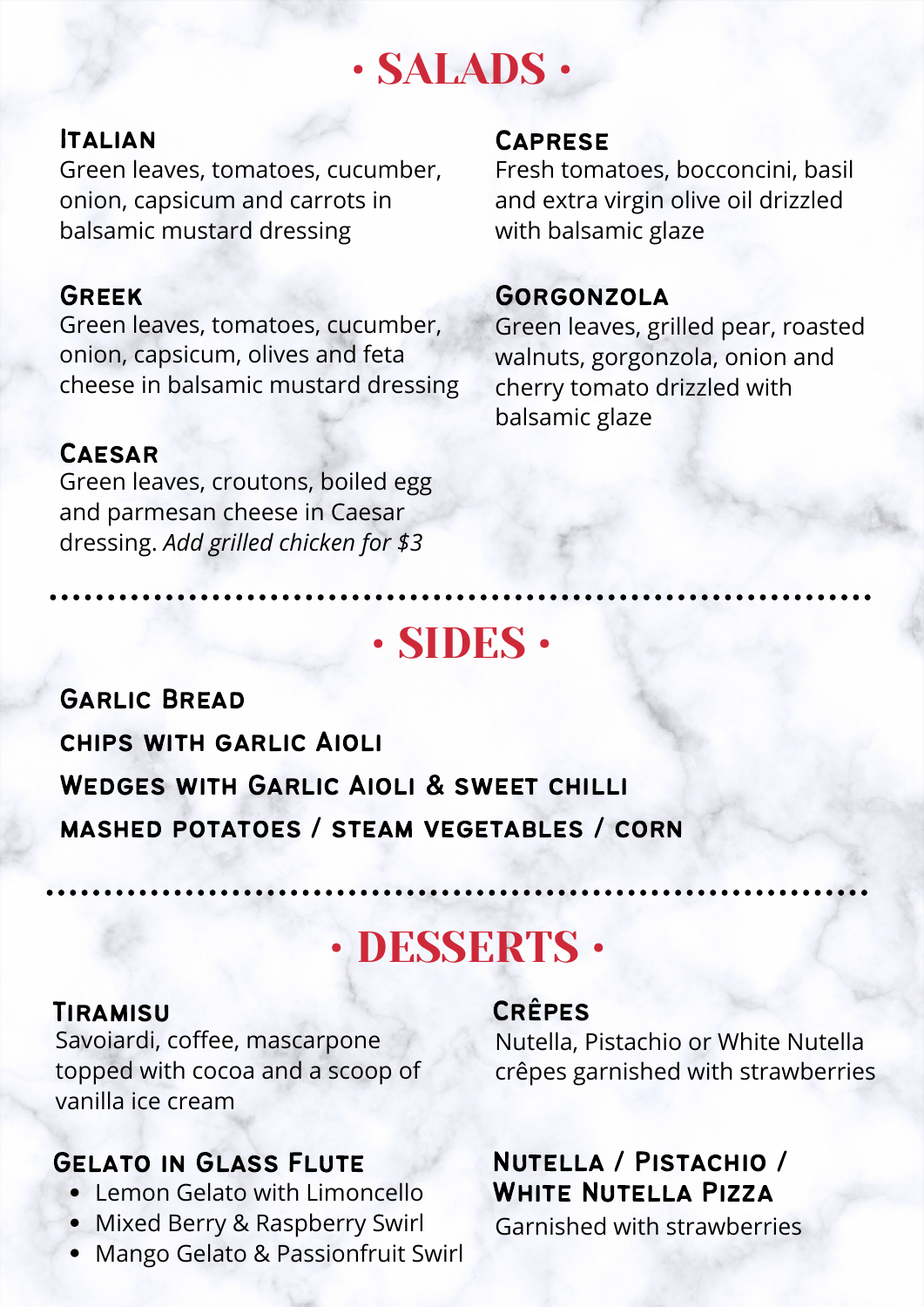## • SOFT DRINK & BEVERAGES •

**COKE** Coke Zero Diet Coke Solo **SPRITE LEMONADE** Fanta

Lemon Lime & Bitters Ginger Beer Red Bull Soda Water Juice: Apple **ORANGE** Apple & Blackcurrant

## • SPARKLING DRINKS •

San Pell (250ml) San Pell (1Litre)

San Pell Chinotto San Pell Limonata San Pell Aranciata

## • COFFEE & HOT DRINKS •

**RISTRETTO ESPRESSO** Doppio **MACCHIATO** Piccolo Caffe Latte **CAPUCCINO** Flat White Long Black **MOCHA** Hot Chocolate **ICED COFFEE** Iced Mocha

## Loose Leaf / Herbal Tea:

Earl Grey English Breakfast **CHAI** Green Tea **CAMOMILE PEPPERMINT** Lemongrass & Ginger